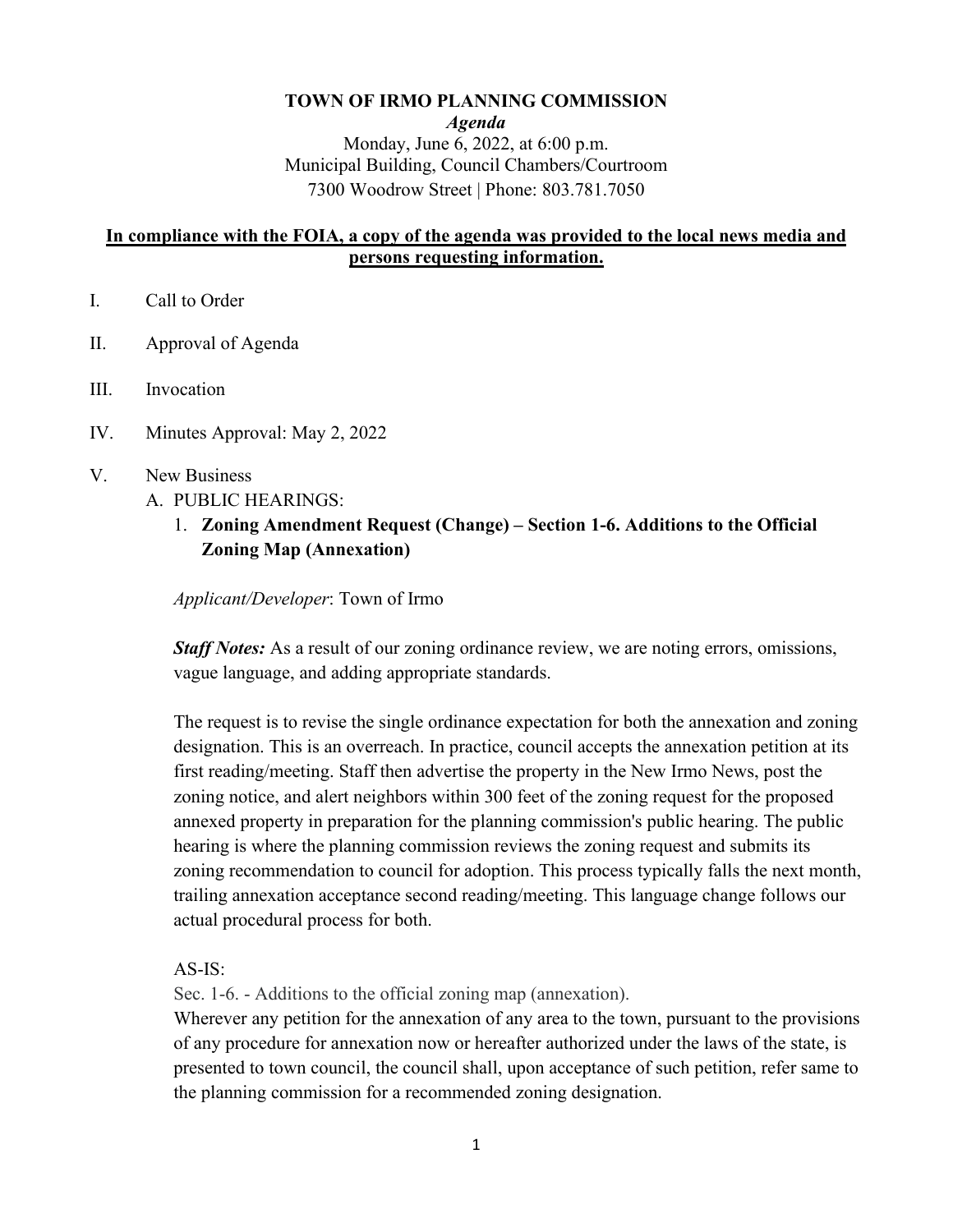The planning commission shall review the petition in relation to the applicant's request, if any, for a specific zoning designation, the town's comprehensive plan, present use, and surrounding development, and shall recommend an appropriate zoning classification based on available alternatives from the compliance index of the comprehensive plan.

The recommended zoning classification for the subject property shall accompany the petition for annexation and shall be brought before the town council as a single ordinance, providing for both the annexation and zoning of the subject property.

# PROPOSED:

The recommended zoning classification for the subject annexed property shall follow the annexation petition presented to council within 60 days. There may be extenuating circumstances where the planning commission's procedural or initial presentation/first reading may be delayed, trailing the final annexation acceptance.

**ACTION CONSIDERATION:** Approve as presented, Approve with changes, Table for further discussion, **OR** Deny Request

# 2. **Zoning Amendment Request (Delete & Replace) – Section 12-6. Violation and Penalties**

## *Applicant:* Town of Irmo

*Staff Notes:* As a result of our zoning ordinance review, we are noting errors, omissions, vague language, and adding appropriate standards.

Staff is proposing to delete Section 12-6 to eliminate redundancy and conflicts with the existing procedural process. This section outlines the process for a code enforcement officer to address violations of the Town's zoning ordinance. The procedural process does not coincide with Irmo's current violations process. The Town does not nor has not issued ordinance summons for violations. Currently, Irmo's Community Services Division serves as the Town's code enforcement department. Their primary role is police officers. Subsection 12-6.2 *Penalties for Violations* mirrors Irmo's Code of Ordinances Section 1-8 *General Penalty*. Both state not to exceed \$500.00 or 30 days in jail. Included is replacing Violation and Penalties with Section 12-7 Interpretation and Conflict. Section 12-7 will become Section 12-6.

## AS-IS:

Sec. 12-6. - Violation and Penalties

Any person, firm, or corporation in violation of any provision of this appendix shall, upon conviction, be guilty of a misdemeanor and fined per the provisions of this article.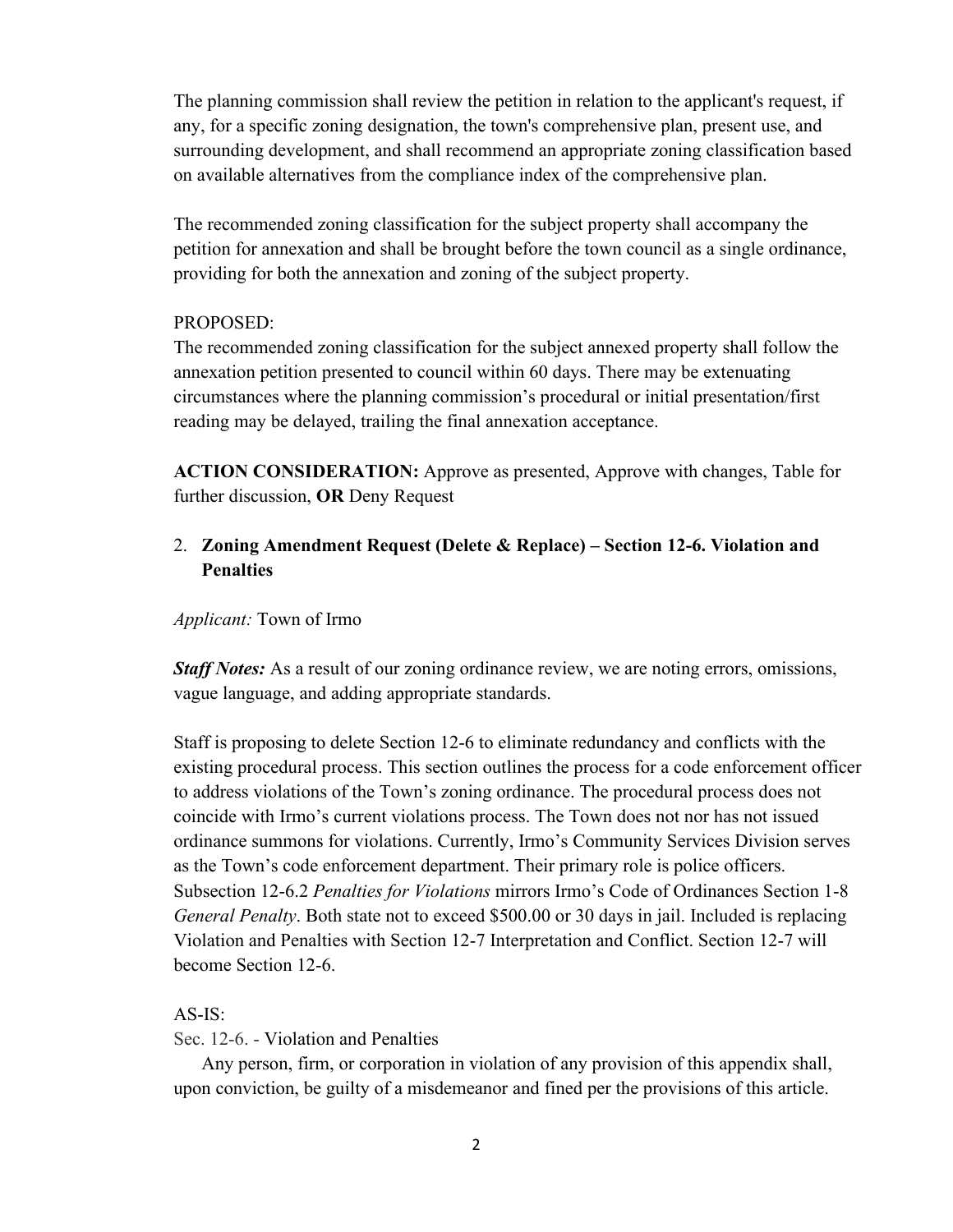## 12-6.1. Processing of violations.

- a) Code enforcement officer. The code enforcement officer is the person(s) designated by the town council to enforce town codes and regulations which include zoning and land development regulations.
- b) Procedures for processing violations. As of the effective date of the ordinance from which this appendix derived, the following procedures shall be taken regarding violations and alleged violations of this appendix:
	- 1. Actions regarding violations. Whenever a violation of this appendix occurs, or a complaint is received that a violation is alleged to have occurred, the code enforcement officer shall record and investigate such complaint and take such action as provided by this appendix. Complaints may be filed in writing or verbally, stating fully the cause and basis thereof.
	- 2. Ordinance summons. Upon determination of the code enforcement officer that a violation of this appendix has occurred, the code enforcement officer may issue an ordinance summons to appear in magistrate's court. The ordinance summons shall state the penalty fine if convicted and the date and time of the court hearing.
	- 3. Notice of violation. Upon a determination of the code enforcement officer that a violation has occurred, the code enforcement officer may, in his or her discretion, issue a written notice of violation stating the nature of the violation, citing the section of the appendix being violated, and may give the violator up to 30 days to remedy the violation. If the violation has not been corrected within the discretionary notice period, the code enforcement officer may make a determination if any substantive remedial action towards correcting the violation has occurred. Upon the determination by the code enforcement officer that no substantive remedial action towards correcting the violation has occurred during the discretionary notice period, the code enforcement officer may issue an ordinance summons to appear in magistrate's court. The ordinance summons shall state the penalty fine if convicted and the date and time of the court hearing.

#### 12-6.2. Penalties for violations.

Any person violating any provision of this appendix shall upon conviction be guilty of a misdemeanor and shall be fined as determined by the court for each offense. The maximum fine shall be \$500.00, imprisonment for 30 days, or both plus applicable court fees and assessments. Where any building, structure, or sign is or is proposed to be erected, constructed, reconstructed, altered, converted, or maintained or any building, structure, sign, or land is or is proposed to be used in violation of this appendix, the code enforcement officer, in accordance with the provisions of S.C. Code 1976, § 56-7-80, as amended, may issue an ordinance summons, or institute injunction, mandamus, or other appropriate action or proceeding either to: prevent such unlawful erection, construction, reconstruction, alteration, conversion, maintenance, or use; or to correct or abate the violation or to prevent the occupancy of the building, structure, or land. Each day such unlawful erection,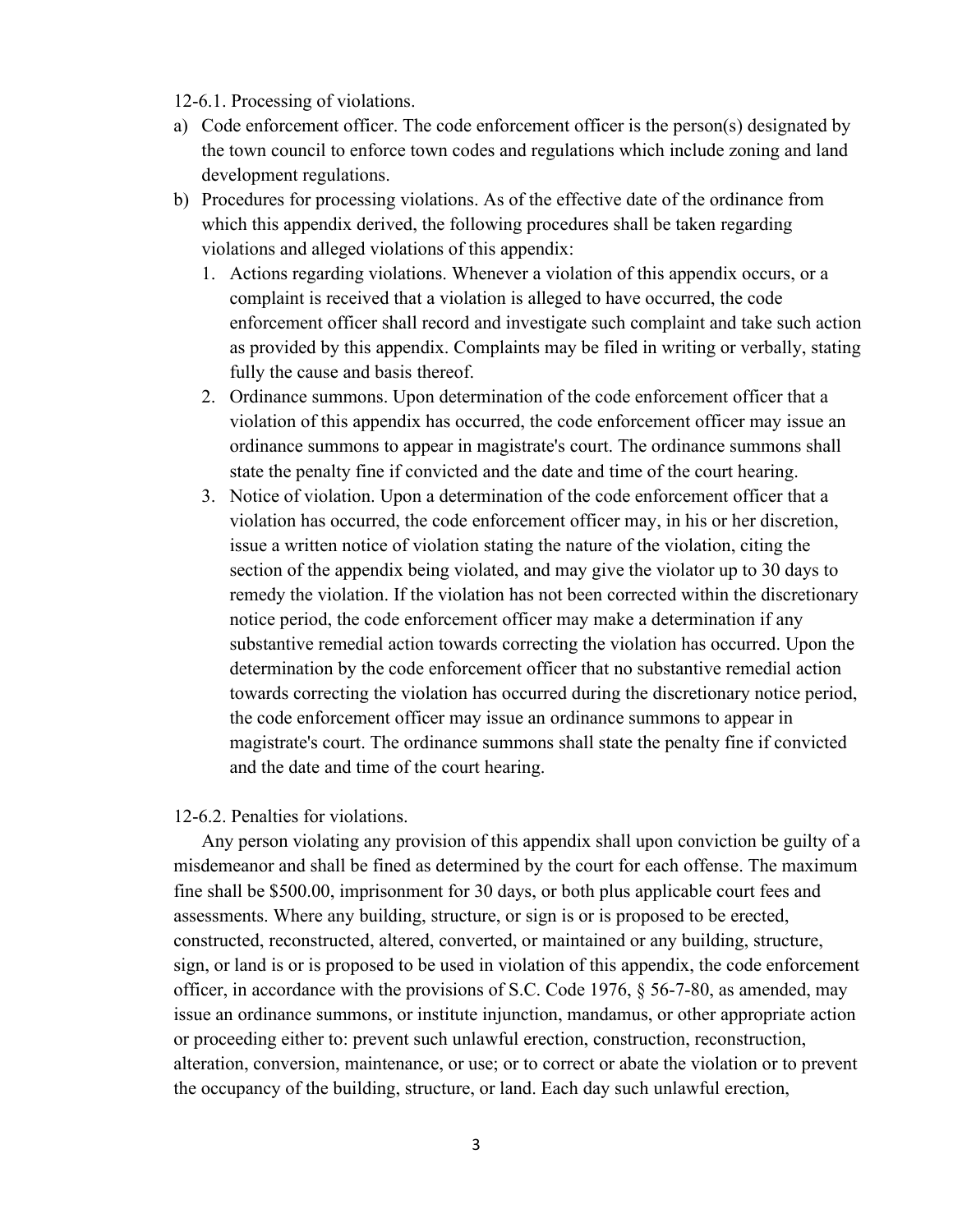construction, reconstruction, alteration, conversion, maintenance, or use continues shall be deemed a separate offense.

The town attorney may seek injunctive relief with the court of common pleas for continued or repeat violations.

Sec. 12-7. - Interpretation and conflict.

The provisions of this appendix shall be held to be minimum requirements. Where the conditions imposed by any provision of this appendix are either more restrictive or less restrictive than any other applicable statute, the more restrictive statute, imposing higher standards or requirements, shall govern.

## PROPOSED:

#### Sec. 12-6. - Violation and Penalties

Any person, firm, or corporation in violation of any provision of this appendix shall, upon conviction, be guilty of a misdemeanor and fined per the provisions of this article.

### 12-6.1. Processing of violations.

- a) Code enforcement officer. The code enforcement officer is the person(s) designated by the town council to enforce town codes and regulations which include zoning and land development regulations.
- b) Procedures for processing violations. As of the effective date of the ordinance from which this appendix derived, the following procedures shall be taken regarding violations and alleged violations of this appendix:
	- 1. Actions regarding violations. Whenever a violation of this appendix occurs, or a complaint is received that a violation is alleged to have occurred, the code enforcement officer shall record and investigate such complaint and take such action as provided by this appendix. Complaints may be filed in writing or verbally, stating fully the cause and basis thereof.
	- 2. Ordinance summons. Upon determination of the code enforcement officer that a violation of this appendix has occurred, the code enforcement officer may issue an ordinance summons to appear in magistrate's court. The ordinance summons shall state the penalty fine if convicted and the date and time of the court hearing.
	- 3. Notice of violation. Upon a determination of the code enforcement officer that a violation has occurred, the code enforcement officer may, in his or her discretion, issue a written notice of violation stating the nature of the violation, citing the section of the appendix being violated, and may give the violator up to 30 days to remedy the violation. If the violation has not been corrected within the discretionary notice period, the code enforcement officer may make a determination if any substantive remedial action towards correcting the violation has occurred. Upon the determination by the code enforcement officer that no substantive remedial action towards correcting the violation has occurred during the discretionary notice period, the code enforcement officer may issue an ordinance summons to appear in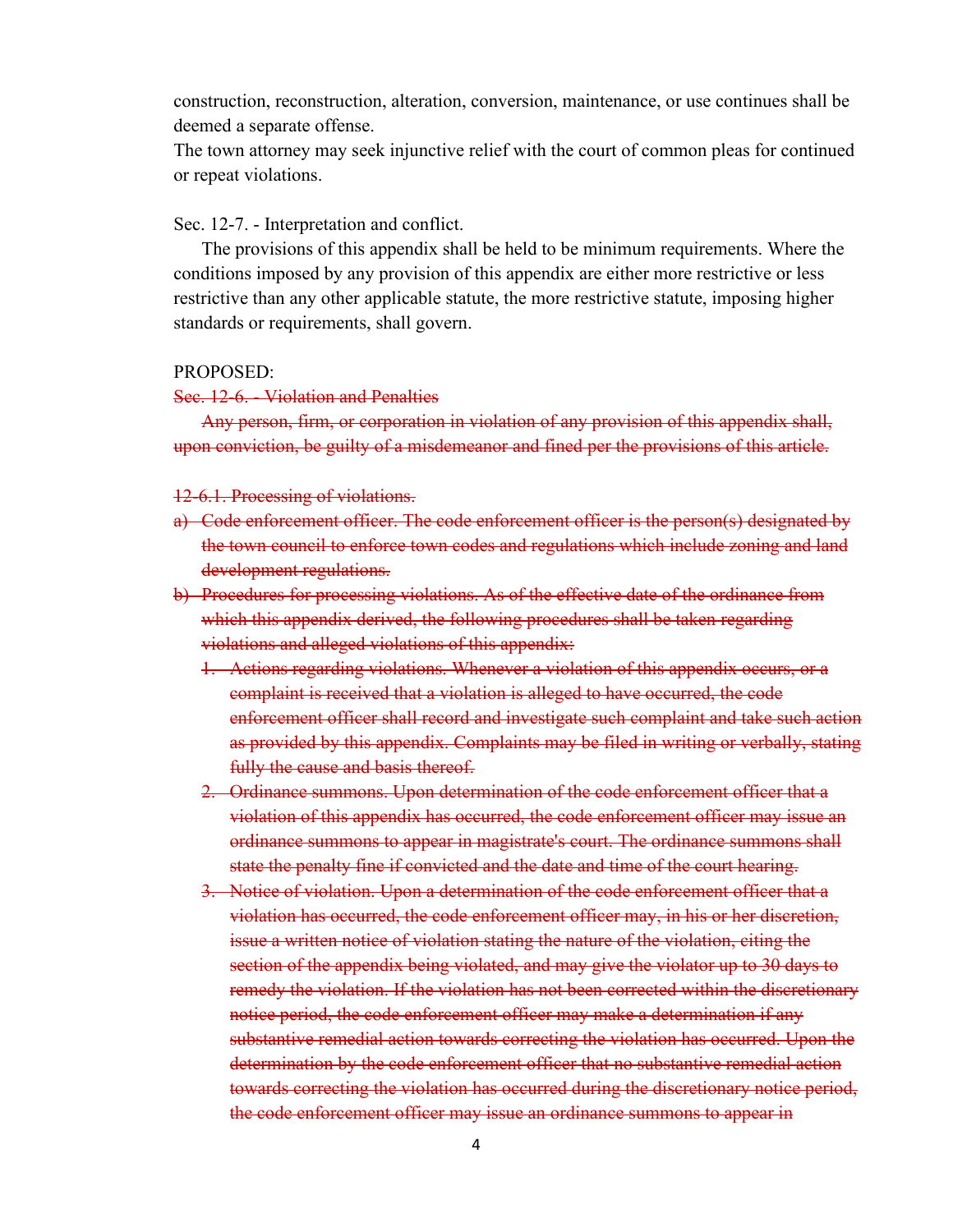magistrate's court. The ordinance summons shall state the penalty fine if convicted and the date and time of the court hearing.

#### 12-6.2. Penalties for violations.

Any person violating any provision of this appendix shall upon conviction be guilty of a misdemeanor and shall be fined as determined by the court for each offense. The maximum fine shall be \$500.00, imprisonment for 30 days, or both plus applicable court fees and assessments. Where any building, structure, or sign is or is proposed to be erected, constructed, reconstructed, altered, converted, or maintained or any building, structure, sign, or land is or is proposed to be used in violation of this appendix, the code enforcement officer, in accordance with the provisions of S.C. Code 1976, § 56-7-80, as amended, may issue an ordinance summons, or institute injunction, mandamus, or other appropriate action or proceeding either to: prevent such unlawful erection, construction, reconstruction, alteration, conversion, maintenance, or use; or to correct or abate the violation or to prevent the occupancy of the building, structure, or land. Each day such unlawful erection, construction, reconstruction, alteration, conversion, maintenance, or use continues shall be deemed a separate offense.

The town attorney may seek injunctive relief with the court of common pleas for continued or repeat violations.

Sec. 12-6. - Interpretation and conflict. (The replacement of Violations and Penalties)

The provisions of this appendix shall be held to be minimum requirements. Where the conditions imposed by any provision of this appendix are either more restrictive or less restrictive than any other applicable statute, the more restrictive statute, imposing higher standards or requirements, shall govern.

## 3. **Zoning Amendment Request – (Addition) Section 1-7. Commencement of Work**

#### *Applicant:* Town of Irmo

*Staff Notes:* As a result of our zoning ordinance review, we are noting errors, omissions, vague language, and adding appropriate standards.

The addition of Section 1-7 reflects the intent of deleted Section 12-6 *Violation and Penalties*. It also punctuates compliance with Irmo zoning standards and not engaging in construction activity without an approved zoning permit and/or building permit. Construction without a building permit is echoed in our Code of Ordinances' Section 8-1 *Building Permit*.

## PROPOSED:

**No work shall commence without an approved zoning permit and/or building permit per SC Code § 6-29-950.** Zoning approval is required before the issuance of building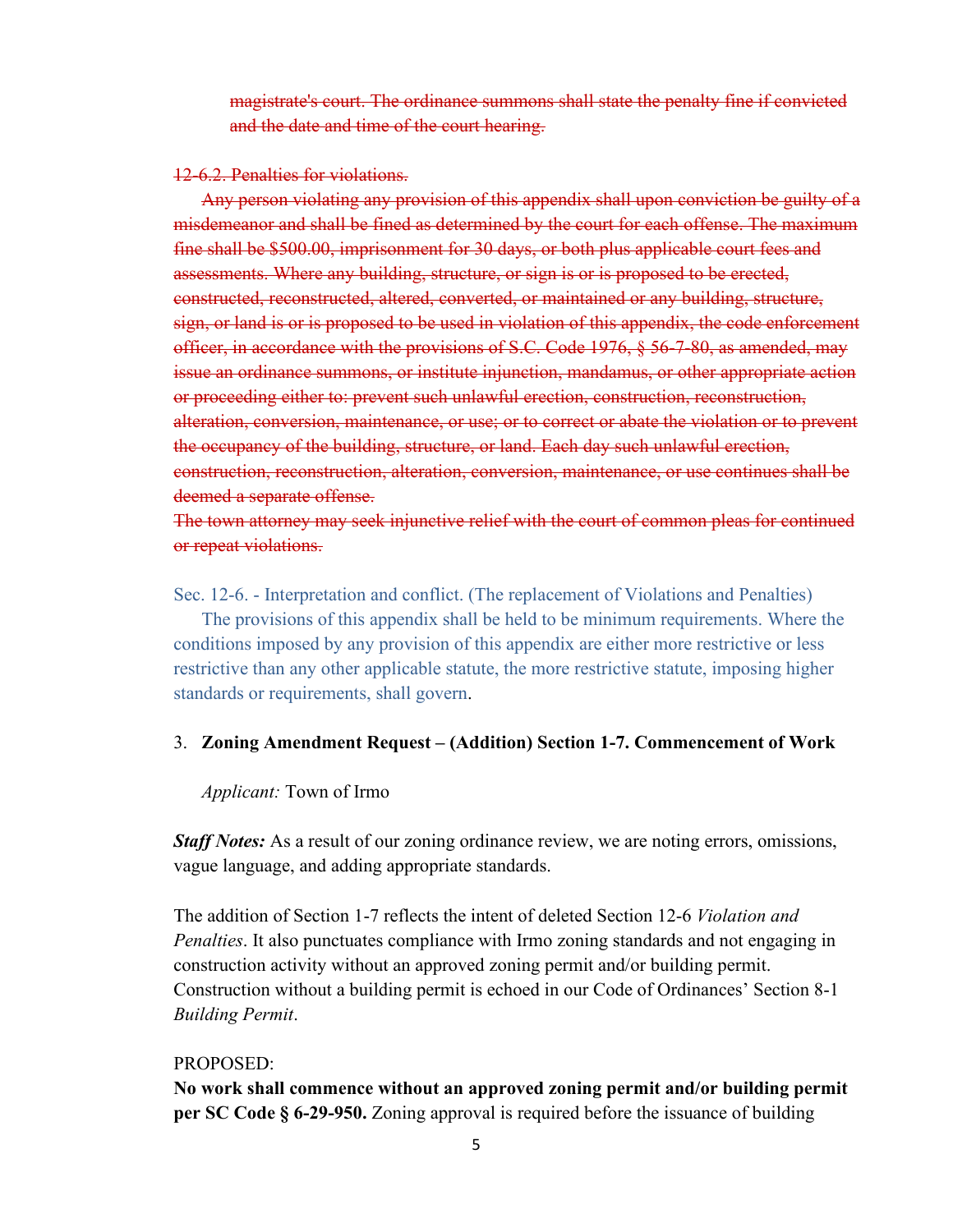permits. Construction drawings may be submitted for review and approval to the building official [CC&I] on the same day of or after the submission of a development application and related submission(s) to the zoning clerk, zoning administrator, or designee. It is recommended to submit construction drawings on the same day or around the same time. Building permits issued in error are invalid until the zoning permit is approved. Any unapproved work must stop. If the work violates zoning standards, the project will have to be corrected or removed immediately. Neither the administrator nor council is obligated to allow the continuance of premature development activity or reimburse any applicant for expenses made before the approval.

Zoning standards are also applicable to the town, county, and State in their pursuit of development within the Town of Irmo per SC Code § 6-29-770. Simply, they too have to complete and submit the applicable application(s) and provide additional submissions for review and approval. This applies to public schools and colleges per SC Code § 6-9-110. The Codes states: *Code of Laws of South Carolina, 1976, exempts school district facilities, reviewed and approved by the State Department of Education, from a county, municipal, or other local ordinances or regulations which require the purchase or acquisition of a permit, license, or other device utilized to enforce a building standard. However, it does not exempt the district from zoning ordinances.*

Construction or development activity without an approved zoning permit and/or building permit, and/or noncompliance with zoning standards carry penalties outlined in Irmo's Code of Ordinances Section 1-8. *General Penalty*.

**ACTION CONSIDERATION:** Approve as presented, Approve with changes, Table for further discussion, **OR** Deny Request

4. **Request to Approve for Adoption of the Town's Offical Zoning Map** *Applicant:* Town of Irmo

*Staff Notes:* The Town is presenting an updated Offical Zoning Map reflecting updated zoning districts, streets, parcels, boundaries, etc per *SC Code § 6-29-760 Procedure for enactment or amendment of zoning regulation or map; notice and rights of landowners; time limit on challenges.* The Official Zoning Map is the visual reference to the Town's zoning districts and applicable standards.

**ACTION CONSIDERATION:** Approve as presented, Approve with changes, Table for further discussion, **OR** Deny Request

# B. STAFF REPORT

- 1. Projects under Review:
	- a. Mighty Wash (Car Wash) R04000-02-02 off Broad River Road